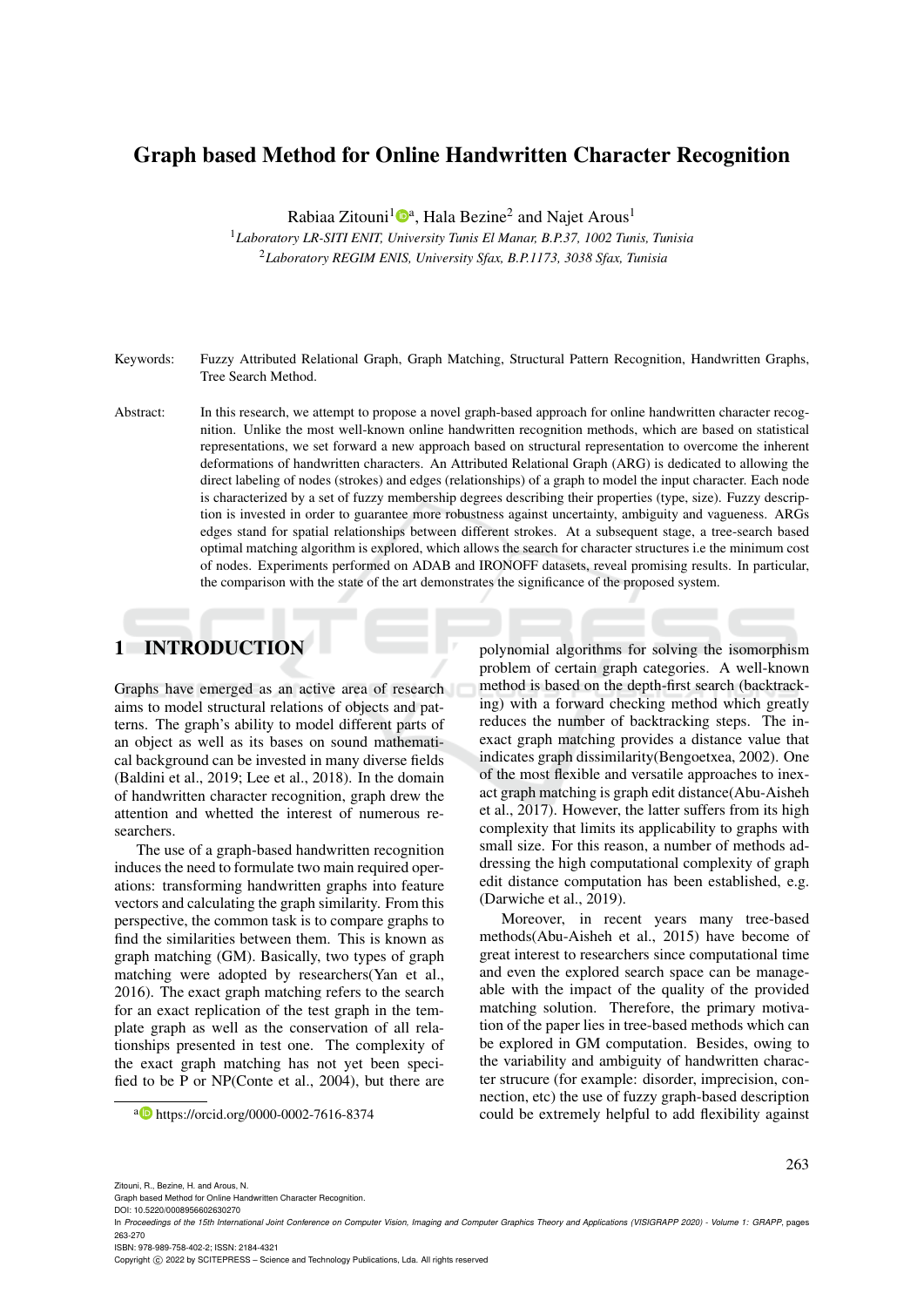these errors. In this paper, we propose a novel fuzzy graph-based handwritten method that takes advantage of the aforementioned tree technique and fuzzy logic concept merging them together with a Weighted Euclidean Distance (WED) to matching two characters graphs. Finally, we shall use the fuzzy attributed relational graph (FARG) matching algorithm to recognize online hand written characters. The rest of this paper is organized as follows. Section 2, presents a brief description about related works. Section 3, illustrates the graph used to represent the handwritten character and presents the graph matching algorithm. In section 4, the experimental evaluation is elaborated on ADAB and IRONOFF datasets. Finally, section 5 wraps up the conclusion and provides new perspectives for future works.

## 2 LITERATURE REVIEW

Great attention has been paid to graph based method in many application fields. Among them, we can cite: image analysis (Clément et al., 2018), etc. For instance, a few attempts are performed in online handwritten character recognition research with graph representation or relative concepts. One of the pioneer attempts to use graph in online handwritten character recognition was carried out by Si-Wei Lu et al.(Lu et al., 1991). To obtain an efficient recognition system and avoid much of the combinatorial explosion in the graph matching, the author resorted to a two-level hierarchical graph representation for handwritten Chinese characters. The two-level graph has a special structure: the lower level is composed of nodes that denote the strokes of a character to which they attributed through the irrespective orientation on the one hand. The edges denote relations between nodes according to the type of junction on the other. Finally, an error-tolerant graph matching for classification framework is provided. This attempt is also conducted with (Huang et al., 1993) to recognize Chinese characters. Indeed, any character class will be described by a graph where the stroke's points represent the nodes and relation between them is defined by an edge. A constraint-based optimization problem is formulated using a relaxation matching for resolving issues in pattern recognition. Resting upon Chinese characters, in(Suganthan and Yan, 1998) a method for recognition of hand printed Chinese characters is defined. Hopfield networks have been used to solve graph matching problem. In both references (Rocha and Pavlidis, 1994) and (Rocha and Pavlidis, 1995) the task of recognizing machine printed distorted characters in text lines is tackled. Unlike all

edges represent strokes. Recognition task of text lines turns into an error-tolerant subgraph isomorphisms from character prototype graphs to text line graphs. In this case, the benefits recorded compared to featurebased methods are typically two fold: First, making optical character recognition to be independent of segmentation. Second, handling both touching and broken characters. Ref (Chakravarthy and Kompella, 2003) also tackled the online handwritten recognition problem using graph-based shape representation. In this work, the authors aim to build graphs from a handwritten shape. In this sense, they opted first for creating a vector out of seven Structural Properties (SP) related to the shape of handwriting: interior, end, bump, cross, dot and various other characteristic shape points of the trace of a handwritten text. Thereafter, each handwritten character is represented by a graph with SP design the nodes and edge served as a link between nodes. (Al Mubarok and Nugroho, 2016) proposed a method using the skeleton structure of character as a way to design graph where edges were identified into shape types and nodes were detected with line simplification algorithm. The graph matching issue is converted into hierarchical approach and is concepted with the subgraph isomorphism principals. To the knowledge of the underlying authors, these methods are still far away of being able to deal efficiently with a large and multilingual dataset of complexe characters. Thus, we evolve a fuzzy matching algorithm for graph-based handwriting recognition. The proposed matching algorithm permits efficiency more regarding the variability of characters, as well as the imprecision and the ambiguity of their structures.

graph methods each node corresponds to a branch, an ending, a turning points or a sharp corner and the

# 3 GRAPH REPRESENTATION OF HANDWRITTEN CHARACTERS

## 3.1 Introduction of Fuzzy Attributed Graph

The notion of Attributed relational graph (ARG) was introduced in 1983 by Tsai and Fu for pattern analysis task (Tsai and Fu, 1983). The nodes of the graph indicate the different components of objects while the edges denote the relations between these components. More recently, this definition has been extended to a Fuzzy Attributed Relational Graph (FARG) by attaching fuzzy attributes to its nodes and edges. FARG was introduced by Chang and Cheung (1992)(Chan and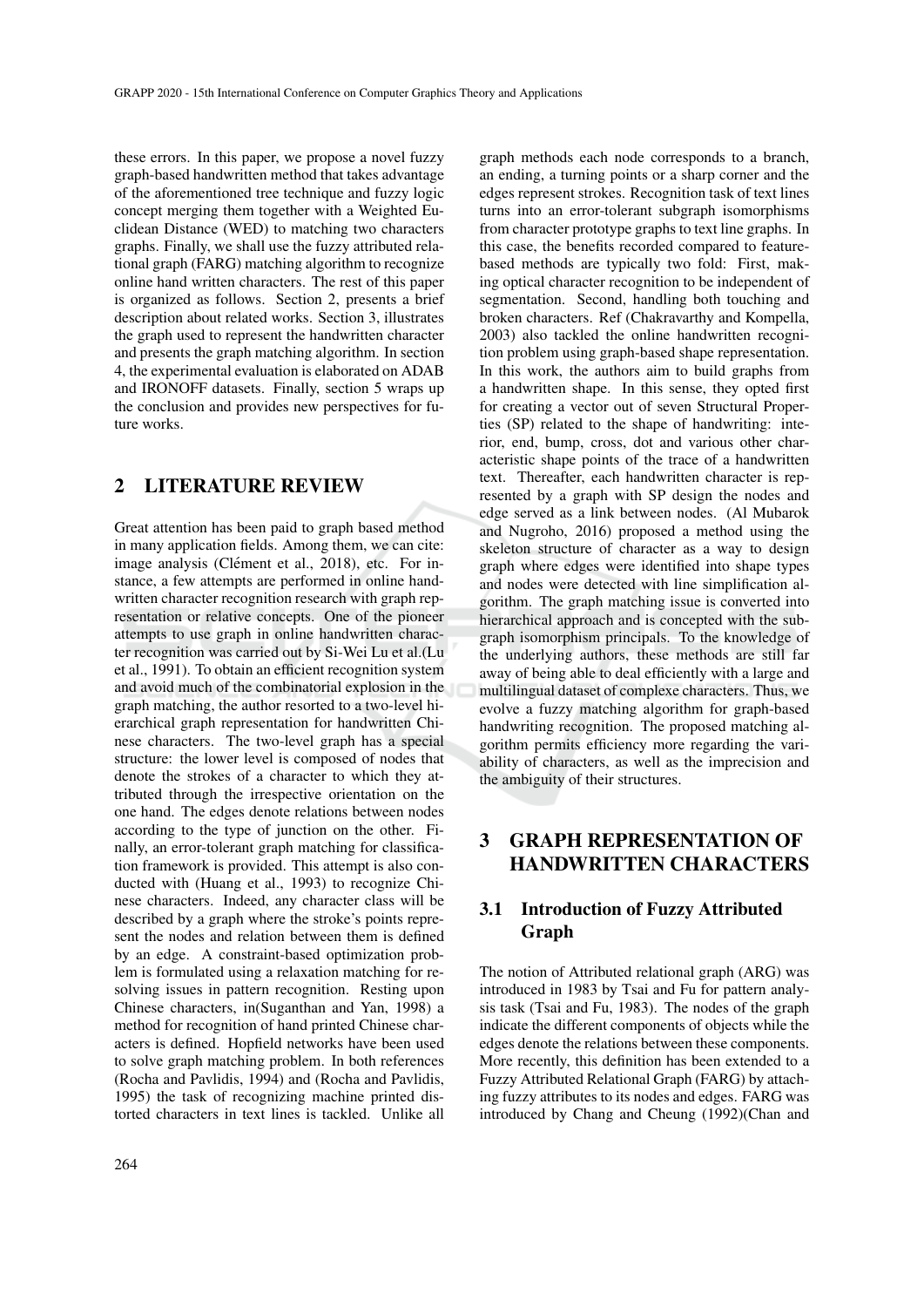Cheung, 1992). These references (Jouili et al., 2009; Luqman et al., 2013) are suggested for supplementary reading on ARG and FARG respectively and their applications.

## 3.2 Graph Generation

An online character pattern is composed of a sequence of an arbitrary number of strokes. A stroke is defined as an elementary drawn between pen up and pen down. A handwritten character is approximated by a graph where stroke is denoted with node. These nodes are linked by an edge that represents the relations between them. For a handwritten character that is composed of n strokes, its associated graph is also composed of n nodes (same number of strokes) and  $n(n-1)/2$  edges. An example of nodes and edges numbers is illustrated in figure 1.



Figure 1: (a) An example of a handwritten character, (b) Its corresponding graph.

### 3.3 Computation of Node Attributes

Two nodes attributes are used namely type and size.

### 3.3.1 Stroke Type Attribute

Based on the βeta-elliptic model, each script in the segmentation step is modeled in the dynamic domain by a series of βeta profiles and in the static domain by a series of elliptic arcs. The reader is referred to (Bezine et al., 2007) for more details. Firstly, for each elliptic stroke we assigned an Elementary Perceptual Code (EPC) (Njah et al., 2012). However, to solve the problems of perception and uncertainty of assessed EPC, we opted for fuzzy logic representation(Njah et al., 2012). Based on the human vision we cannot perceive these EPCs. What we can perceive is restricted to some general forms labeled Global Perceptual Codes (GPCs)obtained with the combination of fuzzy EPCs. Due to the variety of possible combinations concerning either the number or the type of EPCs that form a GPC, we opted to use the Genetic Algorithms (GAs) to detect GPCs easily. Figure 2 exhibits the different GPCs, their classification and the corresponding shapes.



#### 3.3.2 Size Type Attribute

The following equation is used to compute the size of handwritten stroke :

$$
d = \sqrt{(x_l - x_f)^2 + (y_l - y_f)^2}
$$
 (1)

Where  $(x_f, y_f)$  and  $(x_l, y_l)$  denote respectively the start and end point coordinates. The membership functions for the linguistic values of this feature are identified over the domain [0, 1]. The domain is then divided into 5 fuzzy regions. In order to get more significant regions and minimum overlapping sets between them. The linguistic labels associated with it are Very Small (VS) , Small (S) , Medium (M), Big (B) and Very Big (VB) as depicted in figure 3 .



### 3.4 Computation of Edge Attribute

#### 3.4.1 Spatial Relations

-INC

Same strokes can appear differently in the same characters and can be placed in different positions, which may change the characters meaning. For this reason, defining the spatial relation is necessary. In spite of the advantages, relationships have not been actively modeled in many online handwritten character recognition systems. They were tackled in many offline task (Clément et al., 2018). As a matter of fact, in order to infer the relationship within handwriting stroke, we should first invest strokes' topological properties i.e centroid and bounding boxes.

Bounding Box: A stroke bounding box is defined as the smallest rectangle that firmly encloses the stroke. Bounding box of stroke 'S' is represented by four coordinates:  $x_1^S = min(x_i^S), x_2^S = max(x_i^S), y_1^S = min(y_i^S)$ and  $y_2^S = max(y_i^S)$  as depicted in the figure 4.

Centroid: The most common technique to check the position of stroke within a region or not is to ana-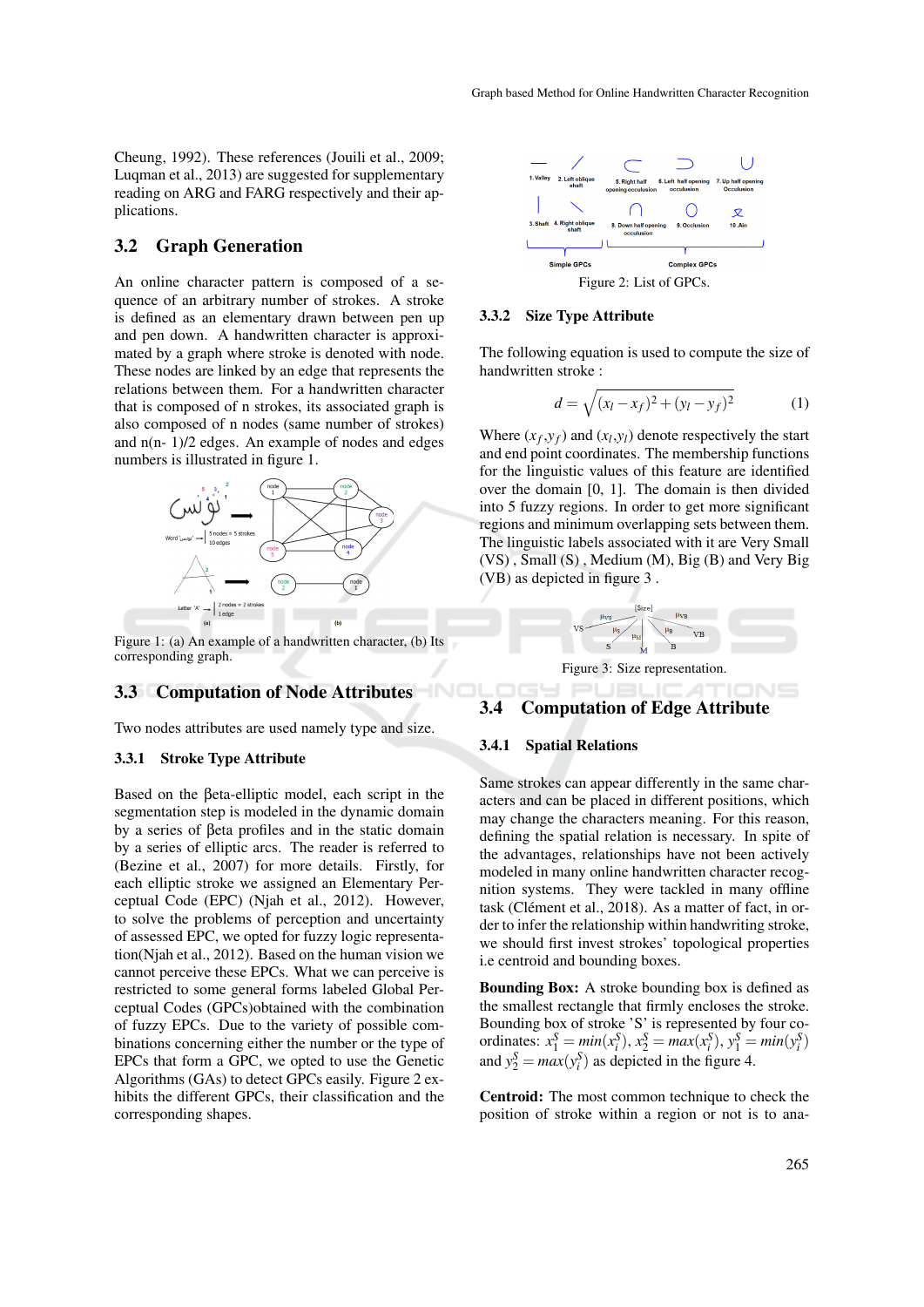

Figure 4: Bounding box of an Arabic stroke.

lyze the coordinates of its centroid. We define the xcoordinate of the centroid of a stroke s as  $x_c = (x_2^S (x_1^S)/2$  and the y-coordinate as  $y_c = (y_2^S - y_1^S)/2$ . At this level, the consideration of two successive handwritten strokes S and  $S_1$  and the use of the center of their bounding boxes and the centroids of both strokes enable us to identify the following geometrical features.

i) The angle of the line passes through the two centroids of strokes with respect to the horizontal line as expressed in the equation below:

$$
\theta = \tan^{-1}\left(\frac{y_c^{S_1} - y_c^S}{x_x^{S_1} - x_p^S}\right) \tag{2}
$$

ii) The intersection points

$$
S \cap S_1 = \begin{cases} 1 \text{ if } (S \cap S_1 \neq \varnothing) \Rightarrow \text{intersect} \\ 0 \text{ otherwise} \end{cases} (3)
$$

- iii) The distance between the y-coordinates of the centroids, denoted by  $dist_y(S, S_1) = y_c^{S_1} - y_c^S$
- iv) The distance between the x-coordinates of the centroids, denoted by  $dist_x(S, S_1) = x_c^{S_1} - x_c^S$
- v) The distances between the x-coordinates of the bottom right boundaries, denoted by  $dist_{bt}(S, S_1) = x_2^{S_1} - x_2^{S_2}$
- vi) The distances between the x-coordinates of the Top left boundaries, denoted by  $dist_{top}(S, S_1) =$  $x_1^{S^1} - x_1^S$

An illustrative example is presented in figure 5 with the different calculated metrics.



Figure 5: Geometrical features between two handwritten strokes S and *S*<sup>1</sup> of Latin character.

The different features serve as input to a fuzzy controller whose outputs are a spatial relation type. Therefore a set of ten spatial relations are identified as illustrated in figure 6.

| <b>Relation</b>  | Example | <b>Relation</b>  | Example |  |
|------------------|---------|------------------|---------|--|
| S Right of S.    | s.      | S below right S, |         |  |
| S left of S,     |         | S parallel S,    | s.      |  |
| S above left S,  | s       | S contains S,    |         |  |
| S above right S, | s.      | S inside S,      |         |  |
| S below left S,  |         | S intersect S,   | s o     |  |

Figure 6: Strokes relationships.

# 3.5 Matching Handwritten Graphs and Recognition

The comparison of two handwritten graphs can be formulated as a problem of inexact graph matching. For thus, we adopted an algorithm based a tree search of the node mappings. The following sections describe the main parts of this algorithm in detail.

#### 3.5.1 Proposed Algorithm

Given two FARGs *G*<sup>1</sup> which denotes the template handwritten graph and  $G_2$  the test one. The graph *G*<sub>1</sub> has N nodes, which are represented as  $n_{x}$ <sup>*i*</sup>(*i* ∈  $1, 2 \cdots N$ ) while graph  $G_2$  has  $N'$  nodes, which are represented as  $n_{y_i}(i \in 1, 2 \cdots N')$ . Assume that any  $n_{x_i}$  or  $n_{y}$  can be expressed by a vector of  $\mu_{x}$  and  $\mu_{y}$  respectively:

$$
\mu_x^i = \mu_x^{(i)}[1], \mu_x^{(i)}[2], \dots, \mu_x^{(i)}[a], \dots, \mu_x^{(i)}[A], a \in \{1, 2, \dots A\} \quad (4)
$$

$$
\mu_y^i = \mu_y^{(i)}[1], \mu_y^{(i)}[2], \dots, \mu_y^{(i)}[a'], \dots, \mu_y^{(i)}[A], a' \in \{1, 2, \dots A\} \quad (5)
$$

A is the total number of membership degree associated with nodes regardless of  $n_x^i$ . Different weights are assigned to each node features according to their relative importance to describe the node characteristics. We denote by  $W_{n_x^i}$  the weight of node  $n_{x^i}$  and  $W_{n_y^i}$ the weight of node  $n_y$ .  $G_1$  and  $G_2$  are represented in the weight space as a weight vector of  $W_N$  and  $W_{N'}$ respectively :

$$
W_N = \begin{bmatrix} W_{n_x^1}, W_{n_x^2}, \dots, W_{x^N} \end{bmatrix}, i \in \{1, 2, \dots N\} and \sum_{i=1}^N W_{n_x^i} = 1 \quad (6)
$$

$$
W_{N'} = \left[W_{n_j^1}, W_{n_j^2}, \dots, W_{N'}\right], i \in \{1, 2, \dots N'\} \text{ and } \sum_{i=1}^{N'} W_{n_j^i} = 1 \quad (7)
$$

node  $n_x^i$  and node  $n_y^i$  with the highest value of  $W_N$ and  $W_N'$  respectively are considered the most important nodes during the nodes matching.

The edge between every node  $n_x^i$  and  $n_x^j$  in  $G_1$  is represented by a vector of  $e_x^{(i,j)}$  while the edge between every node  $n_y^i$  and  $n_y^j$  in  $G_2$  is represented by a vector of  $e_y^{(i,j)}$ . Similarly, both edges  $e_x^{(i,j)}$  and  $e_y^{(i,j)}$  are represented by a set of vectors denoted below :

$$
e_x^{(i,j)} = e_x^{(i,j)}[1], e_x^{(i,j)}[2], \dots, e_x^{(i,j)}[b], \dots, e_x^{(i,j)}[B], b \in \{1, 2, \dots B\} \quad (8)
$$

$$
e_{y}^{(i,j)} = e_{y}^{(i,j)}[1], e_{y}^{(i,j)}[2], ..., e_{y}^{(i,j)}[b'], ..., e_{y}^{(i,j)}[B], b' \in \{1, 2, ...B\} \quad (9)
$$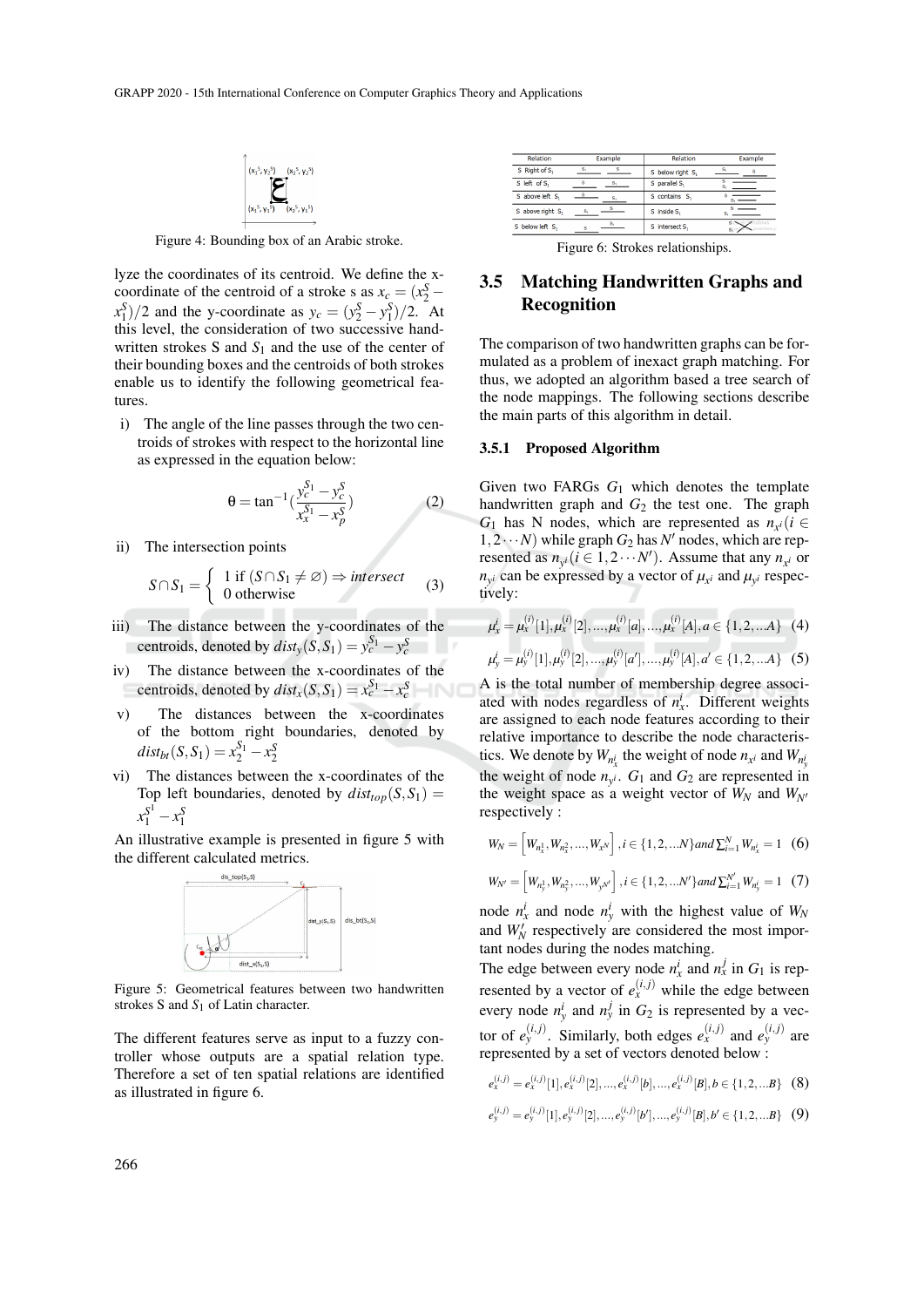Where B is the total number of membership associated with edges regardless of  $e_x^{(i,j)}$  or  $e_y^{(i,j)}$  respectively. If we denote by  $W_{e^i_x}$  the weight of edge  $e^{(i,j)}_x$ and  $W_{e_y^i}$  the weight of edge  $e_y^{(i,j)}$ .  $G_1$  and  $G_2$  are represented in the weight space as a weight vector  $W_T$ and  $W_{T}$  respectively :

$$
W_T = \left[W_{e_x^1}, W_{e_x^2}, \dots, W_{e_x^T}\right], i \in \{1, 2, \dots T\} and \sum_{i=1}^T W_{e_x^i} = 1 \quad (10)
$$

$$
W_{T'} = \left[W_{e_y^1}, W_{e_y^2}, \dots, W_{e_y^{T'}}\right], i \in \{1, 2, \dots T'\} \text{ and } \sum_{i=1}^{T'} W_{e_y^i} = 1 \quad (11)
$$

With  $T$  and  $T'$  are the total number of edges in template and test character respectively.

The graph matching is carried out by means of a tree search algorithm provided in algorithm 1.

Algorithm 1: Tree-based search algorithm.

**Input:** Template graph  $G_1$  and test graph  $G_2$ **Output:** The lowest cost match between  $G_1$  and  $G_2$ Matching( $G_1$ , $G_2$ )  $Dist_{min} = \infty$  $P = \emptyset$ *Nmin*=NULL  $N=$  0  $N' = \emptyset$  $N \leftarrow \text{extract}_{\text{nodes}}(G_1)$  $N' \leftarrow \text{extract}_{\text{nodes}}(G_2)$ for each node  $n \in N$  do for each node  $n' \in N'$  do Compute  $Dist(n,n')$  using Eq(10) **if**  $(Dist(n,n') \prec Dist_{min})$  then  $Dist_{min} = Dist(n,n')$ *Nmin*=*n* 0 end if end for  $P \leftarrow P \cup \{(n, N_{min})\}$  $N \leftarrow N - \{(n)\}\$  $N' \leftarrow N'$  -  $\{(N_{min})\}$ end for Return P

In order to identify the similarity between two entities a distance metric is needed. From this perspective, the weighted euclidean distance metrics opts for the fuzzy attributes. Given a node  $n_x^i$  in  $G_1$  and its pair node in  $G_2$  is  $n_y^j$ , a distance between the two nodes is measured using weighted Euclidean metric (WED) as portrayed below:

$$
Dist_1 = \left[\sum_{i=1}^{A} W_{n_i} \times (\mu_x^i - \mu_y^i)^2\right]^{\frac{1}{2}}
$$
 (12)

The weights  $W_{N_i}$  are proposed as:

$$
W_{N_i} = max(max(\mu_x^i), max(\mu_y^i))
$$
 (13)

It is noticeable that a distance between two paired edges is computed by the equation below:

$$
Dist_2 = \left[\sum_{i=1}^{B} W_{e_i} \times (e_x^{(i,j)} - e_y^{(i,j)})^2\right]^{\frac{1}{2}}
$$
(14)

The weights  $W_{e_i}$  are proposed as:

$$
W_{e_i} = max(max(e_x^{(i,j)}), e_y^{(i,j)}))
$$
 (15)

A synthesis distance caused by all nodes is then expressed by:

$$
Dist_{nodes} = \sum_{i=1}^{L_1} Dist_1
$$
 (16)

A synthesis distance caused by all edges is then expressed by:

$$
Dist_{edges} = \sum_{i=1}^{L_2} Dist_2
$$
 (17)

Where  $L_1$  and  $L_2$  are the number of matched node pairs and the number of matched edge pairs, respectively. Thus a similarity measure between a pair of FARG r can be defined directly with

$$
Sim(G_1, G_2) = W_{G_1} \times Dist_{nodes} + W_{G_2} \times Dist_{edges} \quad (18)
$$

Where  $W_{G_1}$  and  $W_{G_2}$  are properly selected weights of *G*<sup>1</sup> and *G*2. The procedure of computation of similarity is summarized below (algorithm 2).

Algorithm 2: The proposed FARG matching algorithm.

**Input:** Template graph  $G_1$  and test graph  $G_2$ Output: Matching similarity measure *Sim*  $Dist_1 = \emptyset$  $Dist_2 = \emptyset$  $Dist_{nodes} = \emptyset$  $Dist_{edges} = \emptyset$  $P_1 = \emptyset$ *P*<sub>1</sub>=matching( $G_1, G_2$ ) for each successor pairs of nodes  $\{(n,n'),(n_1,n'_1)\}\in$ *P*1 do  $E_1$ = $ext{ract}_{edge}(n,n_1) \in G_1$  $E_2 = \text{extract}_{\text{edge}}(n', n'_1) \in G_2$ *Dist*<sub>2</sub>=Compute Dist $(E_1, E_2)$  using Eq(12)  $Dist_{edges} \leftarrow Dist_{edges} \cup \{(Dist_2)\}$ end for for each pair of nodes  $(n,n') \in P1$  do  $Dist_1 = \text{Compute} \text{Dist}(n, n') \text{ using } Eq(10)$  $Dist_{nodes} \leftarrow Dist_{nodes} \cup \{(Dist_1)\}$ end for  $Dist_{nodes} \leftarrow Dist_{nodes} \cup \{(Dist_1)\}$ Compute Sim using Eq(16)

### 3.6 Recognition

The proposed approach uses a fuzzy graph matching algorithm to recognize online handwritten characters.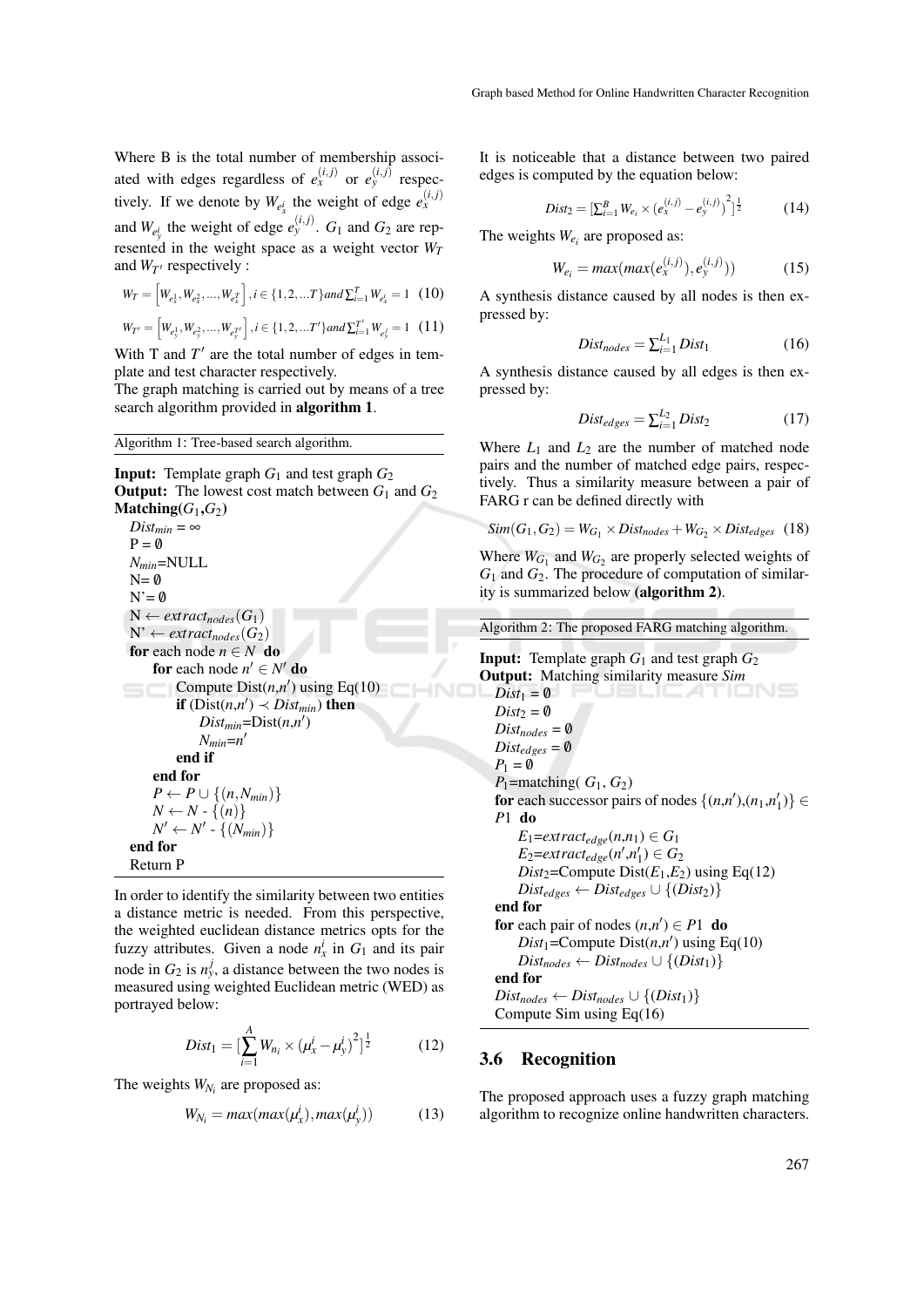

Figure 7: Flowchart of the proposed algorithm for handwritten recognition characters.

Figure7 illustrates an overview of the framework and rests upon a set of phases as described below.

In the first phase, the FARG of handwritten characters for both template and test are extracted as explained in section 3. In the second phase the similarity of nodes  $Sim(nodes)_{ij}$  as well as  $Sim(edges)_{ij}$  between a graph *FARG*<sup>*i*</sup> of the *i*<sup>th</sup> test graph and a graph *FARG*<sup>*j*</sup> of the *j th* template graph is calculated as mentioned in algorithm 2. Then the similarity  $S_j$  between the two graphs is computed by summing up the nodes and edges similarities. Therefore, the class corresponding to the graph which provides the best match (maximum degree of similarity) constituent the recognized handwritten character.

 $C = argmax_i \{Sim_i\}$  (19)

## 4 EXPERIMENTAL RESULTS

At this stage of analysis, we shall address the obtained results, discuss them and evaluate them in order to assess the effectiveness and feasibility of our approach.

### 4.1 Datasets

ADAB Data Base: The data base ADAB (El Abed et al., 2011) was developed in cooperation between the Institut fuer Nachrichtentechnik (IfN) and Research Groups in Intelligent Machines,Tunisia at University of Sfax. It was collected by using digital tablets connected to computers,more than 130 different writers mainly of Tunisian nationality. This database contains 21575 online Tunisian town and village names in Arabic languages. IRONOFF database: The database IRONOFF (Viard-Gaudin et al., 1999) is created using the mechanism Pen Tablet which was of a tablet type A4Wacom Ultra Pad sampling speed of 100 points per second since 1999.

The prototype is recorded in the format UNIPEN. IRONOFF database is characterized by the dominance of isolated symbols, French and English words as well as digits.

A set of 1135 handwritten characters are randomly selected from these data bases to perform fuzzy graph matching and therefore to carry out the recognition task. First, each handwritten words is converted into graphs by representing strokes by nodes and spatial relationships between them by edges. Table 1 portrays the graph and its distribution degree. We denote the ex, tr and tes as the size of examples, training and testing of both datasets respectively. Minimum and maximum of nodes N and edge E degrees for graphs are also presented. The size varies from small graphs with under 5 nodes and edges and up to 15 nodes and edges in both datasets.

Table 1: Graph and their degree distribution.

|                | Size |                  |     | Min |  | Max |  |
|----------------|------|------------------|-----|-----|--|-----|--|
| Dataset        | ex   | tr               | tes |     |  |     |  |
| <b>IRONOFF</b> | 634  | 381 <sup>1</sup> | 253 |     |  |     |  |
| <b>ADAR</b>    | 519  | 312 <sub>1</sub> |     |     |  |     |  |

#### 4.1.1 Experimental Results

In order to explain why the FARG has such an excellent performance, time complexity should be analyzed.

ATIONS

### 4.1.2 Execution Time

The different experiments were performed on PC with Intel Core i7-7500, 8 GB RAM. Table 2 displays the required time of each input character for generating (building) its corresponding graph related to the nodes number.

Table 2: Computational time for graph generation.

|            | Number of nodes   Graph generation times |  |  |
|------------|------------------------------------------|--|--|
| ≺ ב        | $\approx$ 10s                            |  |  |
| $5-10$     | $10-25$ s                                |  |  |
| $\succ$ 10 | $\succ$ 25s                              |  |  |

It can be observed that the method requires less execution time for a smaller number of nodes. Table 3 introduces the running time for some handwritten drawing. For each entry we would illustrate the drawn characters property number of nodes of template and test graph  $(N_G, N'_G,$  respectively) ,the time for generating both graphs(GG)  $N_G$  and  $N'_G$ , the time for graph matching between graphs(M) (section 3) and finally the total computational time. Note that the largest computational times are required for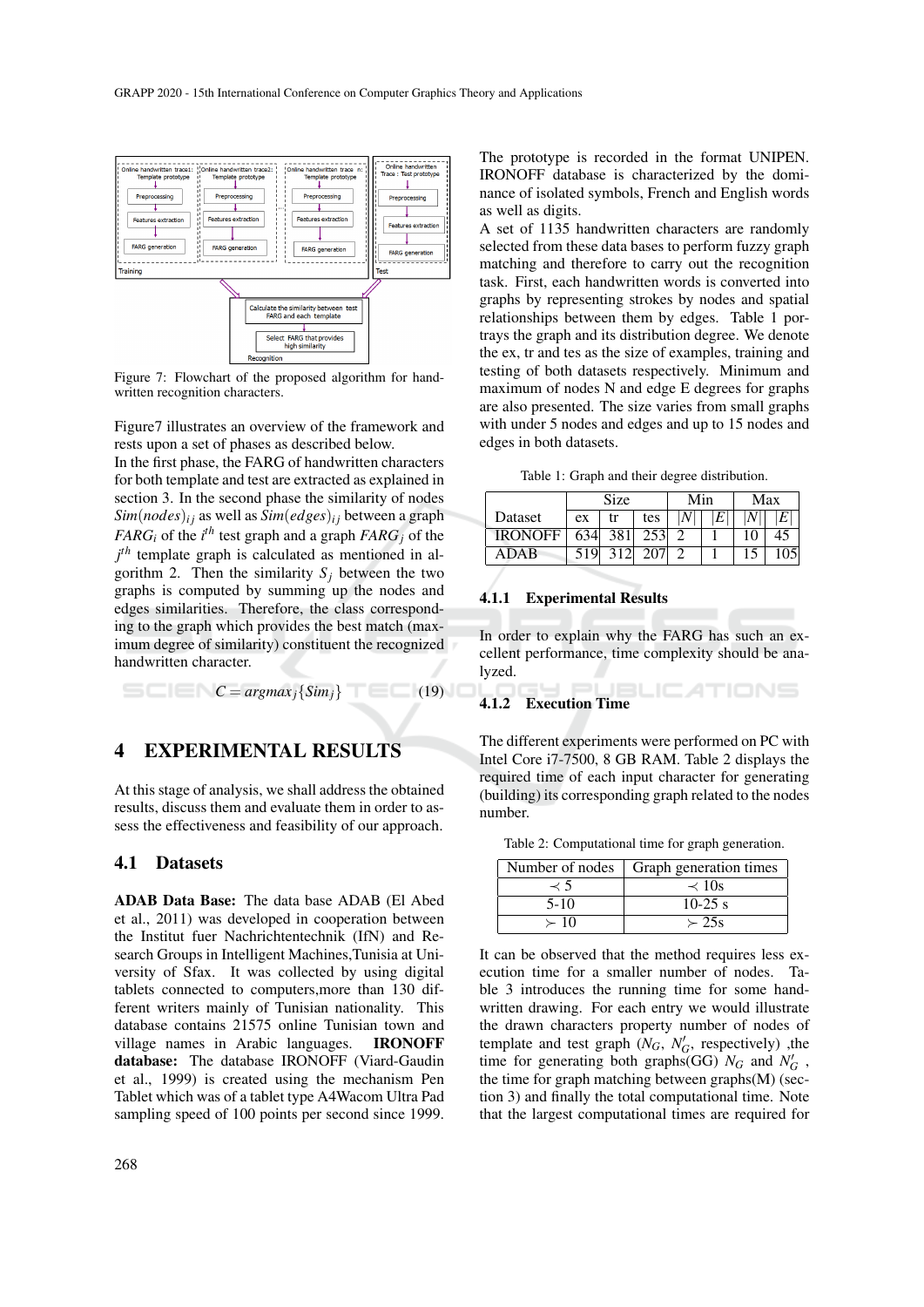generation (building) graphs mainly due to the preprocessing step which was performed to reduce the noise and step needed for calculating nodes/edges attributes.

| Scripts                     | $ N_G $ | $\vert N_G' \vert$ | Computational time |    |       |
|-----------------------------|---------|--------------------|--------------------|----|-------|
|                             |         |                    | GG                 | М  | Total |
| "البقالطة"                  | 11      | 11                 | 56                 | 22 | 78    |
| "بومهل"<br>"نشيو"<br>"بزمة" | 4       | 4                  | 18                 | 7  | 25    |
|                             | 7       | 7                  | 30                 | 9  | 39    |
|                             | 6       | 6                  | 24                 | 8  | 32    |
| "مغراوة"                    | 7       | 7                  | 40                 | 17 | 57    |
| .<br>"أريانة"               | 10      | 10                 | 46                 | 18 | 64    |
| $\overline{R''}$            | 3       | 3                  | 14                 | 6  | 20    |
| $\overline{B''}$            | 2       | $\overline{2}$     | 12                 | 4  | 16    |
| "Money"                     | 2       | 2                  | 14                 | 5  | 19    |
| "Quiz"                      | 5       | 5                  | 18                 | 6  | 24    |
| "quelqu'un"                 | 8       | 8                  | 42                 | 19 | 61    |
| "Neptune"                   | 8       | 8                  | 48                 | 15 | 63    |

Table 3: Computational time.

### 4.2 Recognition Accuracy

For both dataset, the training and testing sets contain 60% and 40% of graphs respectively, and serve as the dataset graphs. Referring to table 4 and table 5, we get an impressive recognition rate which exceeds 98% for both dataset. Next, our ultimate objective is to evaluate our approach which is based on graph matching with related works. It is worth noting, a large variety of recognition algorithms has been tested on these datasets and some of the best results are outlined.

Table 4: Best reported recognition results for the ADAB dataset.

| <b>Systems</b>                  | Recognition rate |
|---------------------------------|------------------|
| $HMM$ (Khlif et al., 2016)      | 93.33%           |
| MLP-HMM (Elleuch et al., 2016)  | 96.45%           |
| CNN (Tagougui et al., 2013)     | 91.8%            |
| AUC-HMM1 (El Abed et al., 2011) | 98.45%           |
| FARG matching (present work)    | 98.62%           |

In table 4, we compared our results with results conducted on ADAB dataset by (Khlif et al., 2016),(Elleuch et al., 2016), (Tagougui et al., 2013) and (El Abed et al., 2011) and based on HMM, MLP-HMM, CNN networks and AUC-HMM1 respectively. The recognition rate provided by our algorithm exhibits an improvement that varies between 6.82% and 0.17% over the four participating systems.

Table 5 reports also the performance of our recognition systems on IRONOFF dataset. We achieved a Table 5: Best reported recognition results for the IRONOFF dataset.

| <b>Systems</b>                  | Recognition rate |
|---------------------------------|------------------|
| ConvLSTM(Akouaydi et al., 2019) | 93%              |
| BCP+LSTM(Akouaydi et al., 2019) | 98%              |
| FARG matching (present work)    | 99.24%           |

very competitive rate with respect to other two published result (Akouaydi et al., 2019) based on ConvLSTM and BCP+LSTM. We exhibited an improvement that varies between 6.24% and 1.24% over related systems. This finding which based on the use of an efficient WED metric jointly with a tree search process guides the matching solutions and therefore contributes to a high-rate recognition.

## 5 CONCLUSIONS

In this paper, we aimed at setting forward a new approach to perform an online handwritten recognition. The nodes and edges of the graph are labeled using fuzzy logic attributes. The graphs are matched using a WED as the similarity function and based on a tree search process. The approach is tested on ADAB and IRONOFF datasets. This approach helps to recognize the handwritten character and achieve recognition rates of 98.62 % and 99.24% respectively. Our work is an initial step that can be further developed as it opens new perspectives and offers different horizons for future works in the domain of handwritten recognition includes the investigation of a graph embedding method with a new classification schemes such as deep learning.

## REFERENCES

- Abu-Aisheh, Z., Gauzere, B., Bougleux, S., Ramel, J.-Y., ¨ Brun, L., Raveaux, R., Héroux, P., and Adam, S. (2017). Graph edit distance contest: Results and future challenges. *Pattern Recognition Letters*, 100:96– 103.
- Abu-Aisheh, Z., Raveaux, R., Ramel, J.-Y., and Martineau, P. (2015). An exact graph edit distance algorithm for solving pattern recognition problems. In *4th International Conference on Pattern Recognition Applications and Methods 2015*.
- Akouaydi, H., Njah, S., Ouarda, W., Samet, A., Dhieb, T., Zaied, M., and Alimi, A. M. (2019). Neural architecture based on fuzzy perceptual representation for online multilingual handwriting recognition. *arXiv preprint arXiv:1908.00634*.
- Al Mubarok, A. and Nugroho, H. (2016). Handwritten character recognition using hierarchical graph matching. In *International Conference on Advanced Computer*